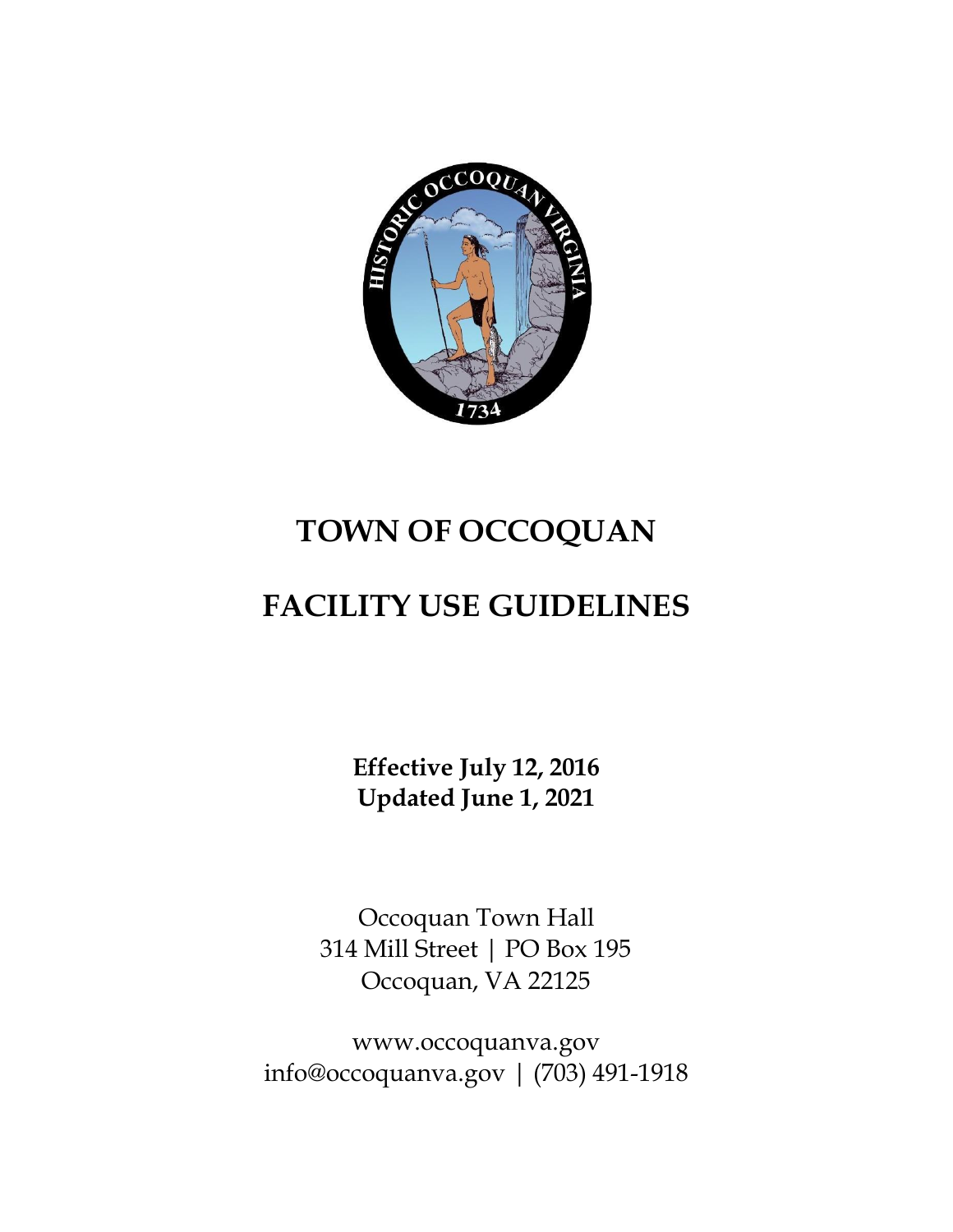### **TABLE OF CONTENTS**

| Use Guidelines |  |
|----------------|--|
|                |  |
|                |  |
|                |  |
|                |  |
|                |  |
|                |  |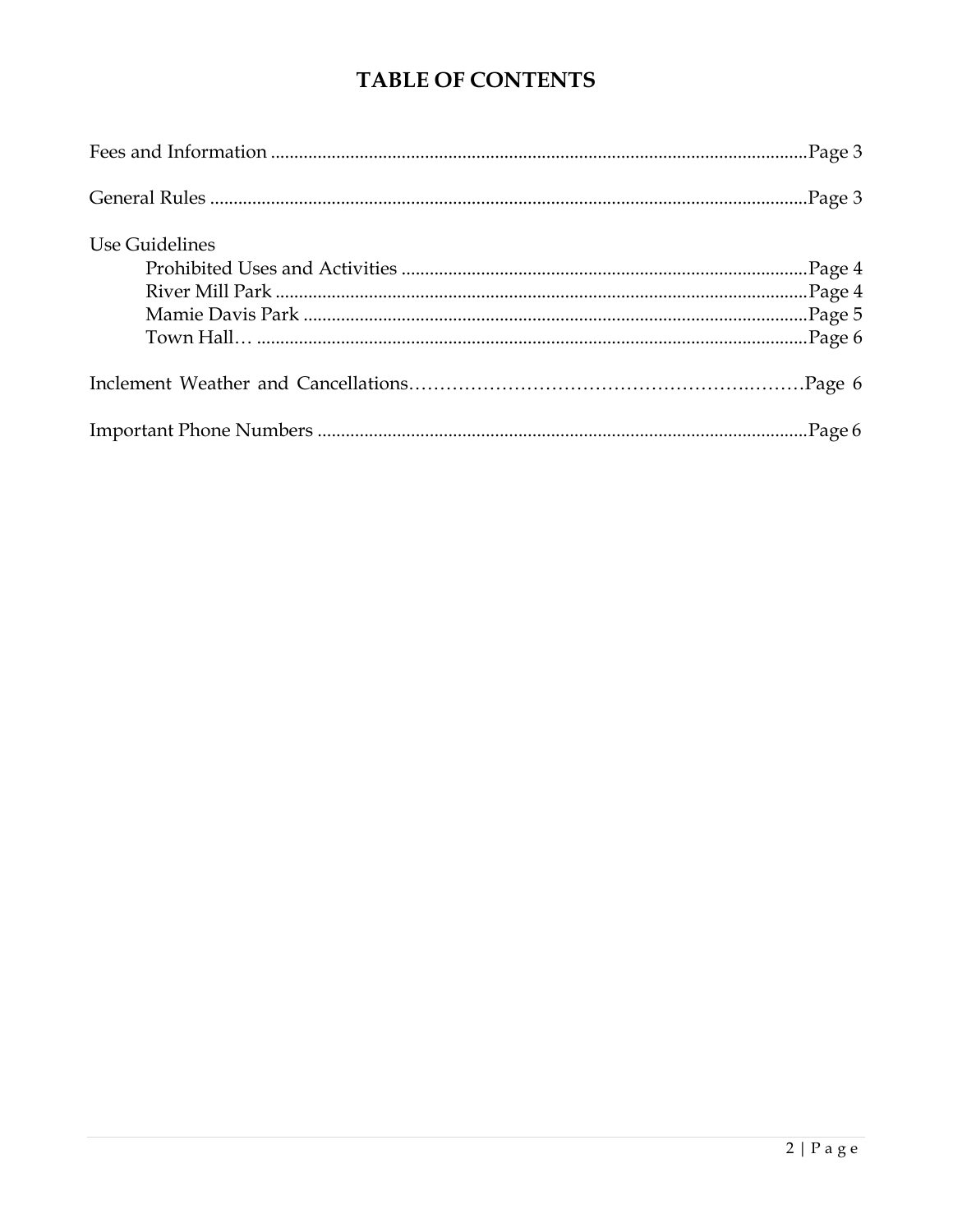### **TOWN OF OCCOQUAN FACILITY USE GUIDELINES**

#### **1. FEES AND INFORMATION**

| Facility                      | Capacity | Public<br><b>Restrooms</b> | Electric | <b>Base Fee:</b><br><b>PWC</b><br><b>Resident</b> | <b>Base Fee:</b><br>Non-PWC<br><b>Resident</b> | <b>Dates</b>                   |
|-------------------------------|----------|----------------------------|----------|---------------------------------------------------|------------------------------------------------|--------------------------------|
| Mamie Davis<br>Park<br>Gazebo | 50       | N <sub>o</sub>             | Yes      | \$250                                             | \$300                                          | Friday-<br>Sunday,<br>Holidays |
|                               |          |                            |          | \$200                                             | \$250                                          | Monday -<br>Thursday           |
| Town Hall <sup>1</sup>        | 25       | No                         | Yes      | \$250                                             | \$300                                          | Friday-<br>Sunday,<br>Holidays |
|                               |          |                            |          | \$200                                             | \$250                                          | Monday-<br>Thursday            |
| <b>River Mill</b><br>Park     |          | Yes                        | Yes      | \$500                                             | \$550                                          | Friday-<br>Sunday,<br>Holidays |
|                               |          |                            |          | \$400                                             | \$450                                          | Monday -<br>Thursday           |

<sup>1</sup> Town Hall fees are waived for Town residents, businesses, local HOAs and community organizations, unless staff support is needed.

- A. The base fee is for a four-hour (consecutive) period. Additional hours will be charged at \$50 per hour in addition to the base fee, and must be reserved in advance.
- B. The Facility Request Form, which includes a Hold Harmless Agreement, must be signed and returned along with the required fee(s) to Town Hall or mailed to P.O. Box 195, Occoquan, VA 22125.
- C. The Occoquan Town government will operate Monday through Friday, 9:00 a.m. to 4:00 p.m. (except on holidays) regardless of any meetings or events scheduled in Town Hall.

#### **2. GENERAL RULES**

- A. Park facilities will **not be closed** to the general public for exclusive use.
- B. Town of Occoquan scheduled events will take precedence over non-Town events. Other events may be scheduled on a first come, first served basis.
- C. Facility use hours are consecutive and must include time for delivery of supplies, set-up, take-down and clean-up.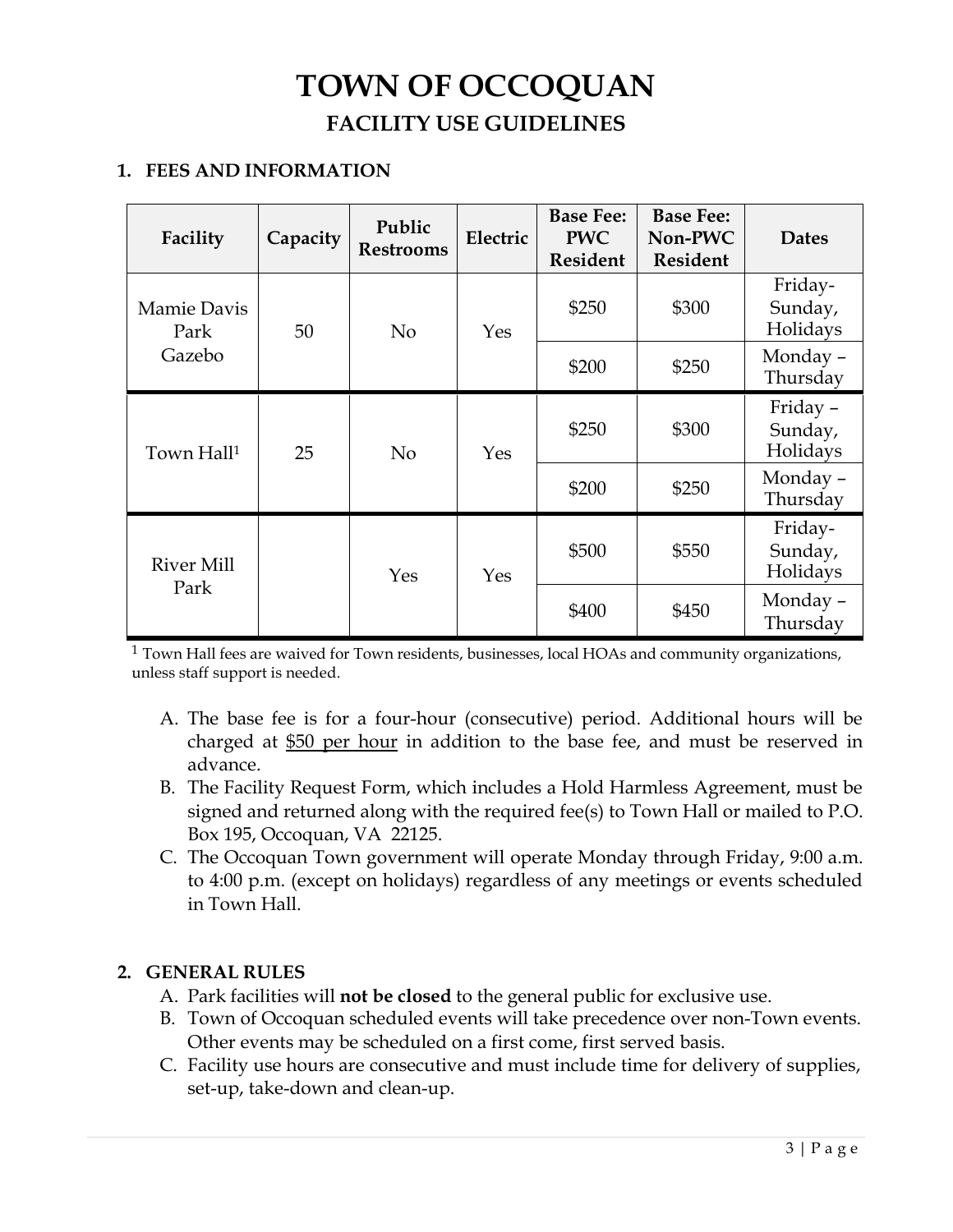- D. User/Applicant and all facility users shall comply with the terms and conditions of the use form, all facility policies and procedures, and Town, State and Federal codes and ordinances.
- E. Users are responsible for all set-up and clean-up associated with the events.
- F. To reserve parks and/or facilities for special events and uses, a Facility Use Request Form must be completed and submitted to the Town of Occoquan. Fees are due at time of application.
- G. The Town of Occoquan reserves the right to cancel an event in the case of damage or disrepair of facilities or similar circumstances affecting the safety of the facility or safety of the public.

#### **3. USE GUIDELINES**

#### A. **Prohibited Uses and Activities**

- 1. The sale of food, beverages or other goods is prohibited without approval from the Town of Occoquan or in conjunction with an approved special event.
- 2. The collection of fees or monetary contributions is prohibited when not in conjunction with an approved special event.
- 3. The use of glue, nails, tacks, screws, staples or other fasteners that may scratch or damage surfaces of Town facilities and equipment is prohibited.
- 4. Possession or consumption of alcoholic beverages is prohibited, except in designated areas when administered by the Town of Occoquan or in conjunction with an approved special event, and with the appropriate Virginia ABC license/permit as required.
- 5. All dogs must be kept on leash and pet waste must be picked up immediately and disposed of properly.
- 6. Except for leashed dogs or as may be required by law, animals are not permitted in Town parks or on government facility grounds.
- 7. No grilling or fires are permitted within Town parks or facilities.
- 8. No motorized vehicles or devices are permitted within Town parks or facilities, with the exception of mobility assistance devices, such as motorized wheelchairs.
- 9. Biking, skateboards, rollerblades or any type of rolling vehicles or devices (except wheelchairs) are prohibited within Town parks and facilities.
- 10. Do not alter, remove, rearrange or destroy plantings on Town property.
- 11. Littering is prohibited; please use proper receptacles to dispose of trash and debris while in Town.
- 12. The throwing, discharging, releasing or placing any material or substance into the river is strictly prohibited by law.
- 13. Do not throw rice; bird seed is permitted. Any non-biodegradable materials, including but not limited to confetti or fake flower petals, are not permitted.

#### B. **River Mill Park**

In addition to the prohibited uses and activities listed under Section 3 (A), the following regulations apply to River Mill Park.

- 1. General Rules
	- a. Park is open daily from dawn to dusk.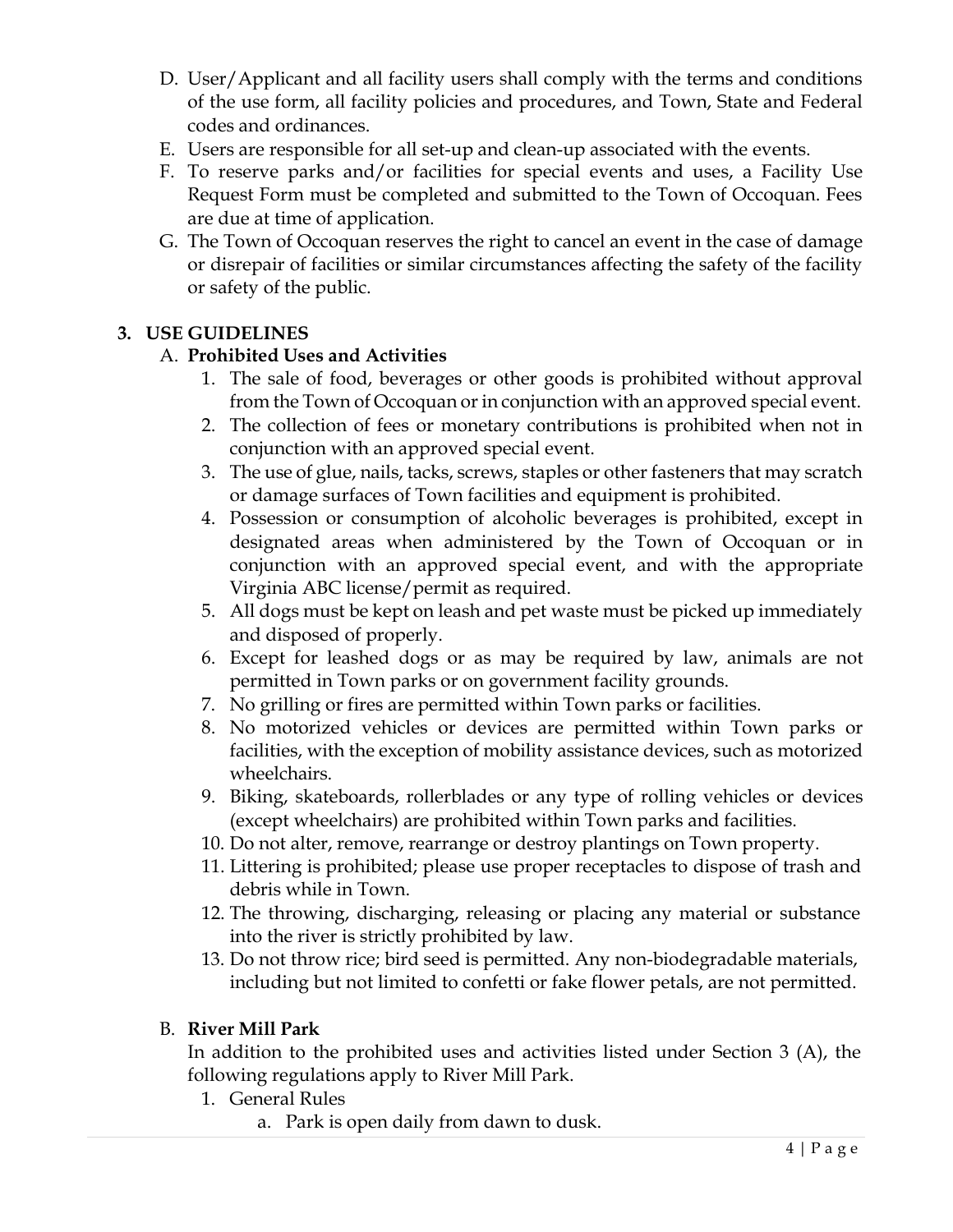- b. Fishing is prohibited from anywhere inside the park.
- c. Standing and climbing on railings and fencing is strictly prohibited.
- d. Trespassing onto Fairfax Water property beyond the bounds of the park is strictly prohibited.
- e. Equipment must be secured through the use of weights; the use of stakes or other in-ground measures is prohibited. This includes the use of signage or other materials that penetrate the ground.
- f. Glass containers are not permitted in the park.
- g. No person is allowed to bathe, swim, wade, or boat in any body of water in or adjacent to the park, including the Occoquan River.
- h. No motorized vehicles are permitted except as required by law.
- i. No non-motorized or wheeled vehicles are allowed except for mobility assistance devices for the disabled. This prohibition applies to skateboards, rollerblades, roller skates, and bicycles.
- j. No loud sounds such as from concerts or fireworks are permitted without an approved Special Event Application.
- k. All decorations used on the Town's "LOVE SIGN" must be removed promptly. Do not use glue, nails, tacks, screws, staples or other fasteners that may scratch or damage the sign.
- 2. Event Regulations
	- a. Requests to utilize River Mill Park must be submitted to Town Hall at least 30 days in advance of the event.
	- b. Users are responsible for all set-up and clean-up associated with the event.
	- c. An approved Special Event Application is required for any group activity involving more than 25 persons, any activity outside the normally posted hours, any loud sounds such as from concerts or fireworks, or any sale or consumption of alcohol. The Special Event Policy will outline special conditions for use, including facility areas, liability insurance requirements, security or staff support, fees and/or other protective measures that may be required.

#### C. **Mamie Davis Park**

In addition to the prohibited uses and activities listed under Section 3 (A), the following regulations apply to Mamie Davis Park.

- 1. General Rules
	- a. Dogs are not permitted within the park, except service animals.
	- b. Fishing is not permitted from the Town dock or boardwalk.
- 2. Event Regulations
	- a. The use of nails, tacks, push pins, glue, etc. is strictly prohibited on the gazebo; tape may be used to affix decorations to the gazebo.
	- b. Tents are not permitted.
	- c. Chairs are prohibited, except for use by the elderly or disabled.